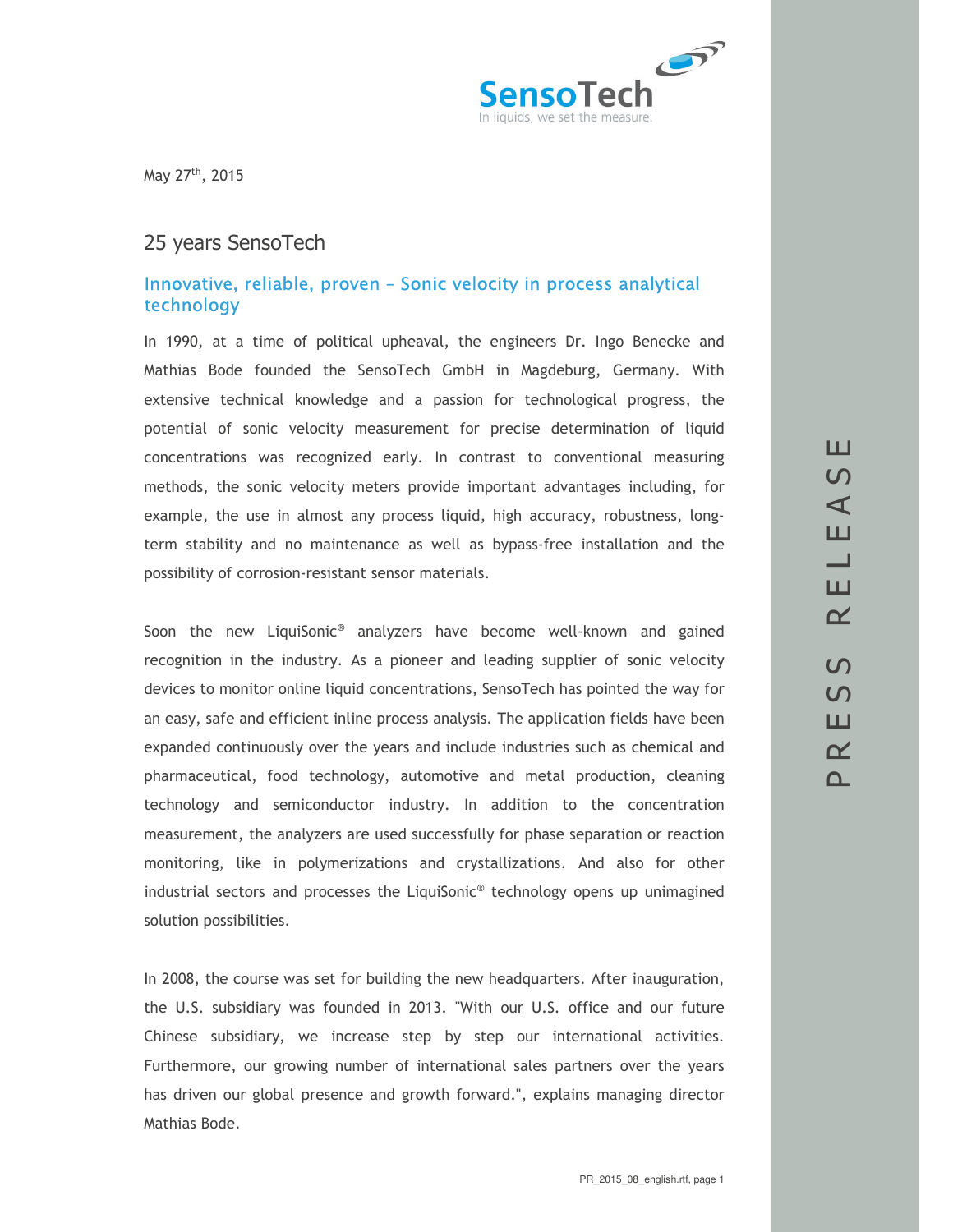

Behind the company's success are qualified employees with technical know-how and extensive industry expertise, who together contribute to fulfil the customer needs. In 25 years, valuable experience from a variety of different applications at worldwide-known customers have been gained. Consequently, SensoTech has developed into an expert of inline liquid concentration analyzers. User-friendly high-end products and advanced sensor technologies make SensoTech to a reliable partner for process analytical technology.

ACHEMA, hall 11.1, booth F75 parts2clean, hall 6, booth C46



SensoTech celebrates its 25th anniversary and has developed into a specialist for inline concentration measurement, phase separation and reaction monitoring in process liquids.